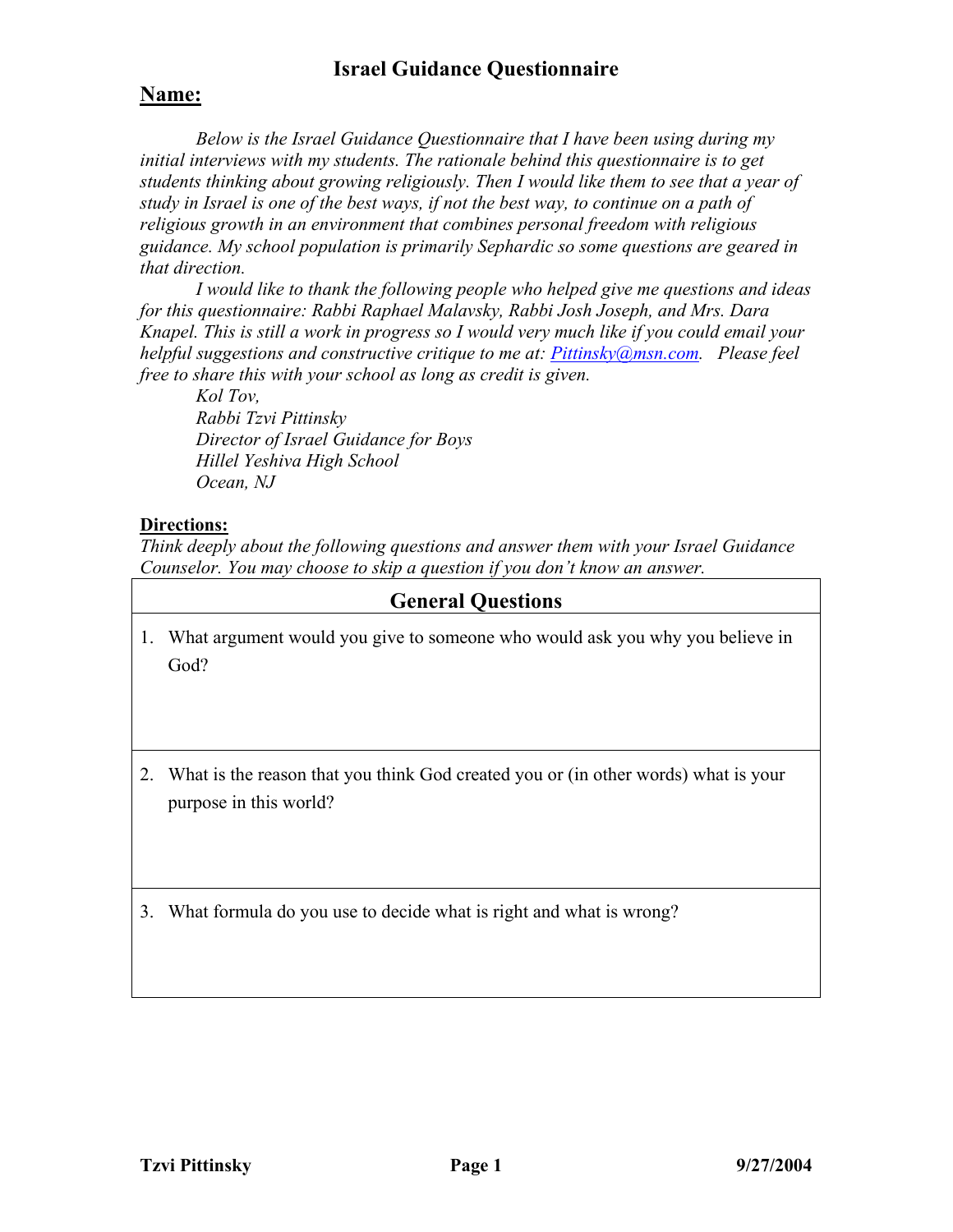### **Israel Guidance Questionnaire**

#### **Name:**

- 4. Do you consider yourself to be religiously observant? If yes, why are you religiously observant?
- 5. Why have you been going to Yeshiva all of these years?
- 6. When would you say that you have begun to start thinking maturely?
- 7. Do you think that you have grown religiously during your years in high school? Explain your answer.
- 8. Do you wish to grow religiously after high school or are you satisfied with where you are at right now? Explain your answer.
- 9. Imagine yourself ten years from now. What type of person would you like to be?
- 10. Do you consider yourself to be more religious than your parents, less religious, or the same? Explain your answer.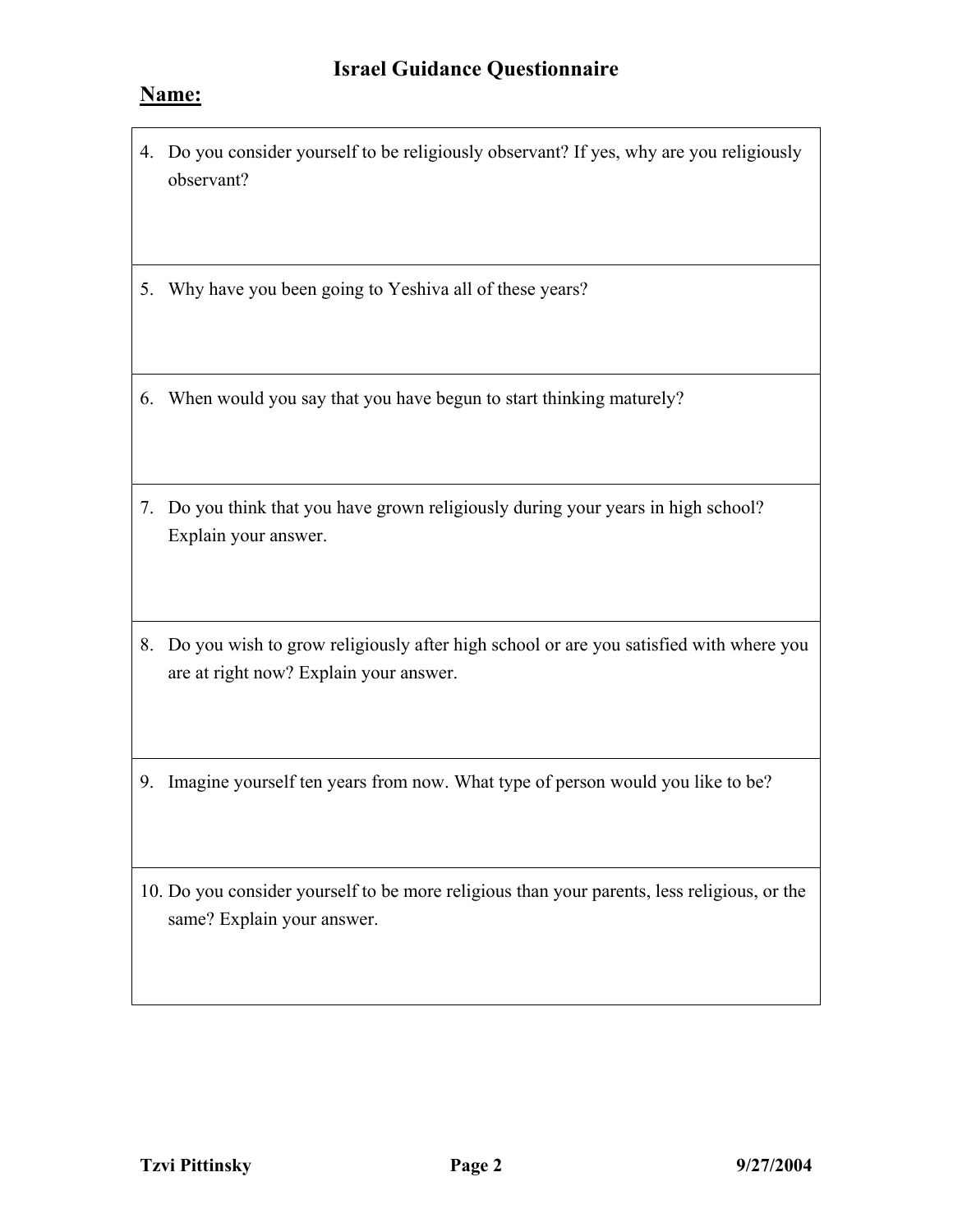## **Name:**

11. What type of college would you like to go to? How has your religious background influenced your choice of college?

# **Questions about Israel Schools**

- 1. Do you want to go to learn in Israel after high school? Why or why not?
- 2. Do you want to go to a Sephardic school, a school with a Sephardic program, or any school?
- 3. Do you want a school that spends most of the time learning Gemara or a school that devotes a substantial amount of time for Tanakh and Hashkafa?
- 4. Is the best place for you to study in Jerusalem or someplace less central?
- 5. Do you want an Israeli school with an American program, or do you want a school that caters exclusively to American students?

6. Do you want a Haredi school (black hat) or a more Centrist Orthodox school?

7. Do you want a program that focuses on text study and analysis, or one that offers something more experiential (ruah, devekut)?